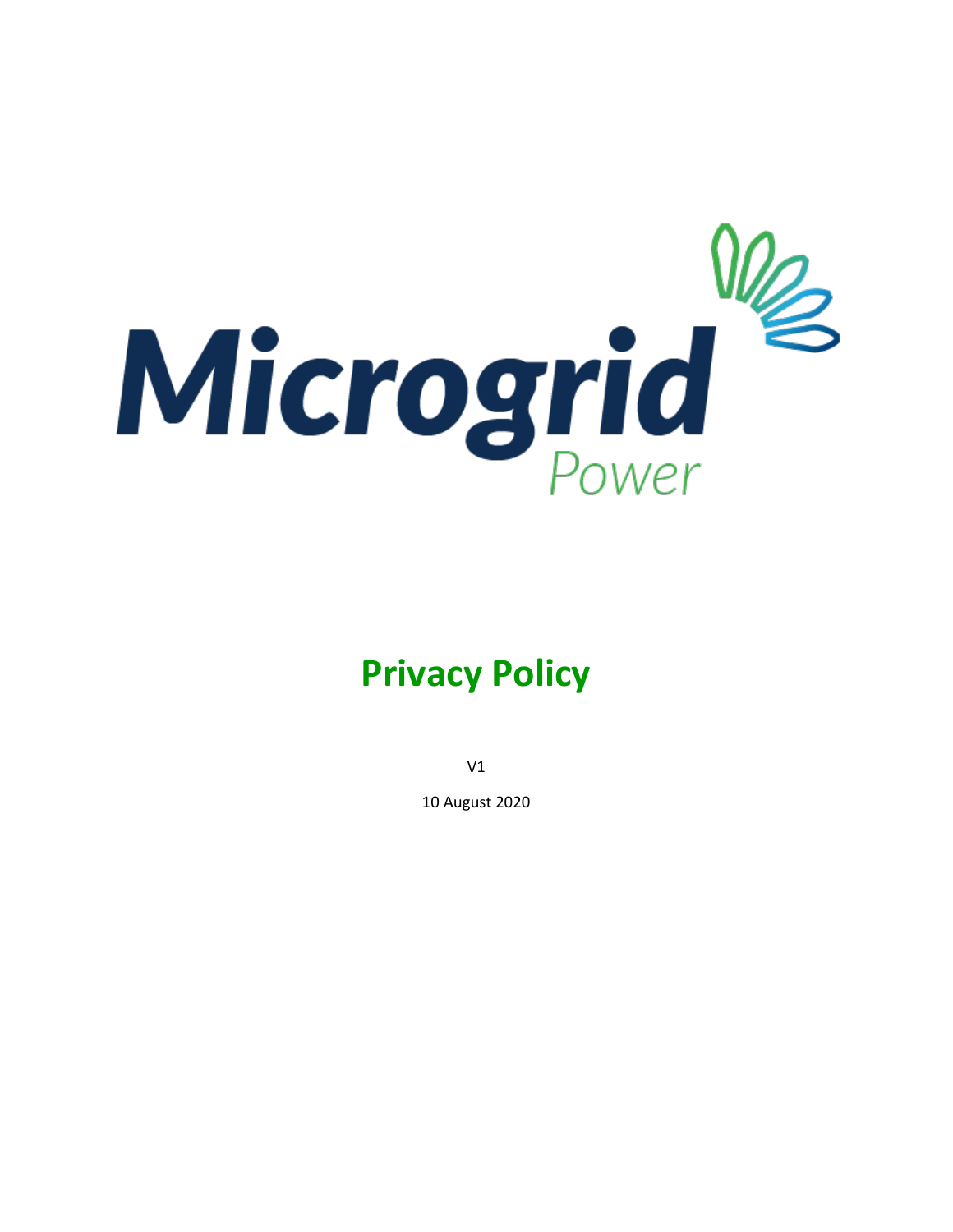

# Microgrid Power Direct Privacy Policy

# **1. GENERAL**

- 1.1. Microgrid Power Direct ("us or we") respect the privacy of visitors to our websites ('**Sites**'), our customers and other individuals who interact with us.
- 1.2. We have created this privacy policy to explain how we collect, store, use and disclose personal information.
- 1.3. Access to our privacy policy is free. If you would like us to post you a copy of our privacy policy, or have any questions about it or its contents, please call us on [Insert Phone].
- 1.4. The *Privacy Act 1988* (Cth) ('**Privacy Act**') includes thirteen (13) Australian Privacy Principles ('**APPs**'). The APPs regulate the way many companies collect, use, hold and disclose personal information.
- 1.5. We have adopted an approach that is consistent with the Privacy Act, the APP's and the APP guidelines.
- 1.6. Our practices and internal policies are consistent with this privacy policy and our staff are required to ensure compliance as a condition of their employment. In any third-party contracts we enter into, there is a duty to maintain personal information in accordance with this privacy policy and in a manner consistent with the Privacy Act.
- 1.7. From time to time we will update this privacy policy. If we do so we will update the version number. Any changes to this privacy policy will be consistent with our legal obligations.

#### **2. HOW AND WHY WE COLLECT PERSONAL INFORMATION**

2.1. The Company collects personal information in a number of ways. The most common ways we collect personal information include: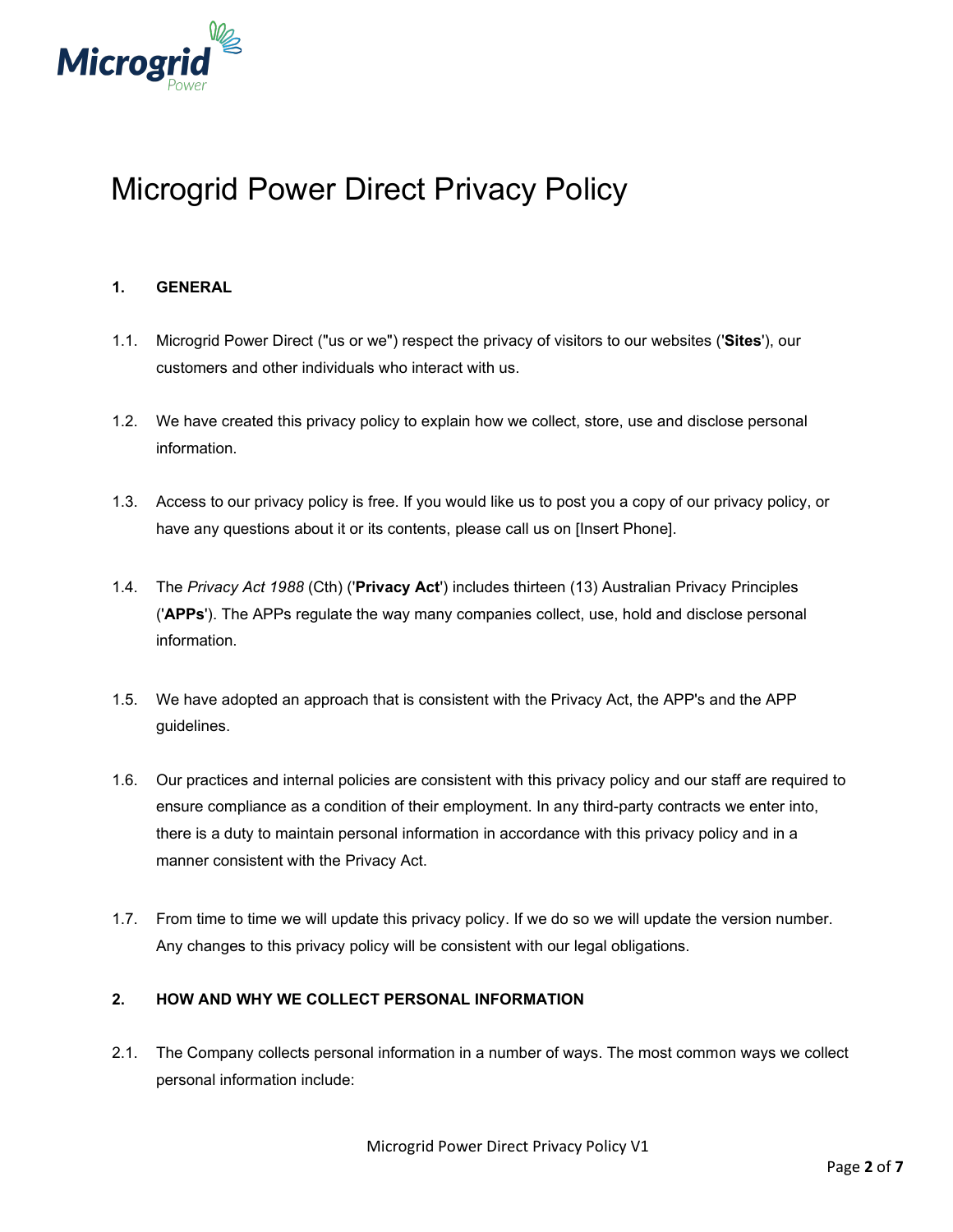- 2.1.1. **From application forms (online or hard copy or completed via telephone)**: when individuals apply to become members of clubs run by us, or subscribe to marketing or communications lists, for the purpose of providing news, information, offers and other services in accordance with terms and conditions of the club or list.
- 2.1.2. **From order forms (online or hard copy or via telephone)**: when goods and services are ordered by distributors and retailers: for the purpose of fulfilling the order and delivering the goods, and to maintain our relationship with the individual concerned.
- 2.1.3. **From telephone, email, written and in-person enquires**: for the purposes of responding to enquires.
- 2.1.4. **Business cards**: when you enter into transactions with us or otherwise interact with us in a business context including from your business card.
- 2.1.5. **From online or hard copy surveys**: for the purpose of reviewing and analysing the results and following up on results.
- 2.1.6. **Any messages or comments submitted to us via the Site**: which may include personal information such as your name, email address and telephone number.
- 2.1.7. **From public registers including social networks such as LinkedIn**: if you have made this information available, for the purpose of obtaining your contact details.
- 2.1.8. **From Sites through automatic processes such as cookies**: Cookies are used to better understand users and improve the layout and functionality of our Sites by collecting information such as date, time and duration of visits and which pages are most commonly accessed. This tracking is conducted in such a way as to ensure the anonymity of visitors to Sites. While cookies may identify the computer, it should not identify the individual. With most internet browsers, users can erase cookies from their computer's hard drive, block all cookies or receive a warning before a cookie is stored. However, some parts of this Site may not function fully for users that disallow cookies.
- 2.2. Our Sites may collect other information that may or may not be personal information. For each visitor to the Site, our server automatically recognises and stores the individual's "IP address" (eg. the domain name or Internet Protocol address), the type of Internet browser being used, the address of the site that "referred" the individual to our website and clickstream data. If this information cannot be used or combined with other data to identify you, it will not be personal information.
- 2.3. We generally collect personal information for the purpose of providing you with any goods or services that you request, to update our Sites, to improve the services or goods that we provide and to develop our business.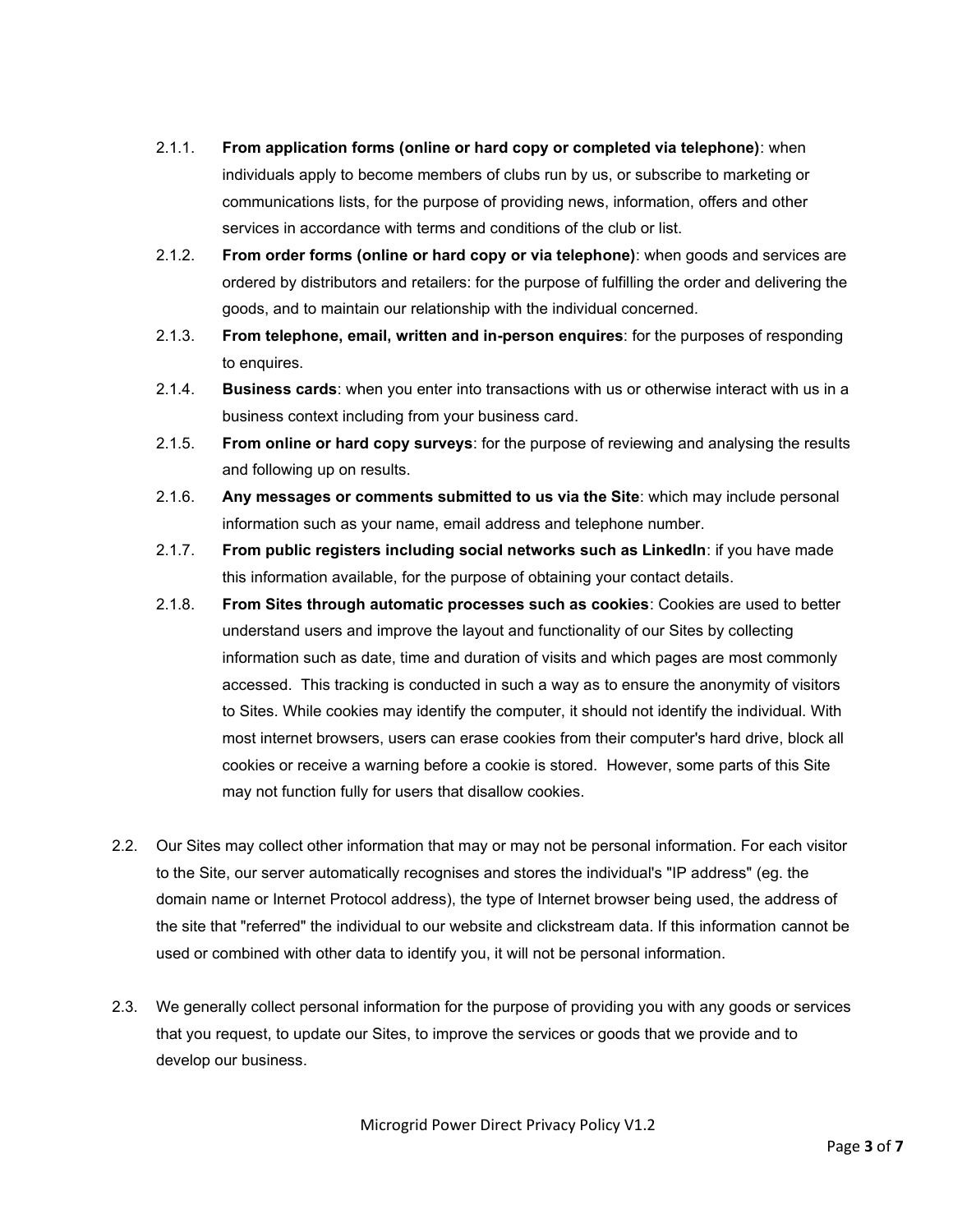# **3. WHAT PERSONAL INFORMATION IS COLLECTED?**

- 3.1. We aim to only collect personal information that is necessary to fulfil the purpose for which you have disclosed it, or as required by law.
- 3.2. You will typically be asked to provide contact information (such as your name, telephone number, postal address and email address). You may also be asked for demographic information (such as your age and gender) and/or profile data.
- 3.3. In some instances, we may need to ask you for additional information necessary to provide you with the goods or services you have requested. When we ask you for further information in addition to what you provide to us initially, we will tell you why we are collecting that information.
- 3.4. We aim to only collect information that is absolutely necessary to provide you with any service you have requested. If you would prefer to remain anonymous, we are happy to still deal with you, provided that we don't need to know who you are. Instances where this may be possible include where you are providing us with anonymous feedback that does not require a response.
- 3.5. We do not collect sensitive personal information.

# **4. ELECTRONIC COMMUNICATIONS**

4.1. In some instances, where you have provided consent, or consent is deemed to have been provided or conferred (in compliance with the APPs) we may use your personal information for the purpose of sending you marketing communications including by electronic means such as email, SMS, MMS for an unlimited period. You may opt-out of receiving such messages at any time provided such messages are sent by us. We will give you the opportunity to opt-out within the message that we send to you. You may also opt-out by contacting us

| <b>Company Name:</b>    | <b>Green Power Fund Pty Ltd trading as Microgrid Power Direct</b> |
|-------------------------|-------------------------------------------------------------------|
| Telephone:              | 1300 647 888                                                      |
| Email:                  | support@microgridpower.com.au                                     |
| <b>Mailing address:</b> | 2/176-180 Euston Rd, Alexandria NSW 2015.                         |

#### **5. STORAGE OF PERSONAL INFORMATION**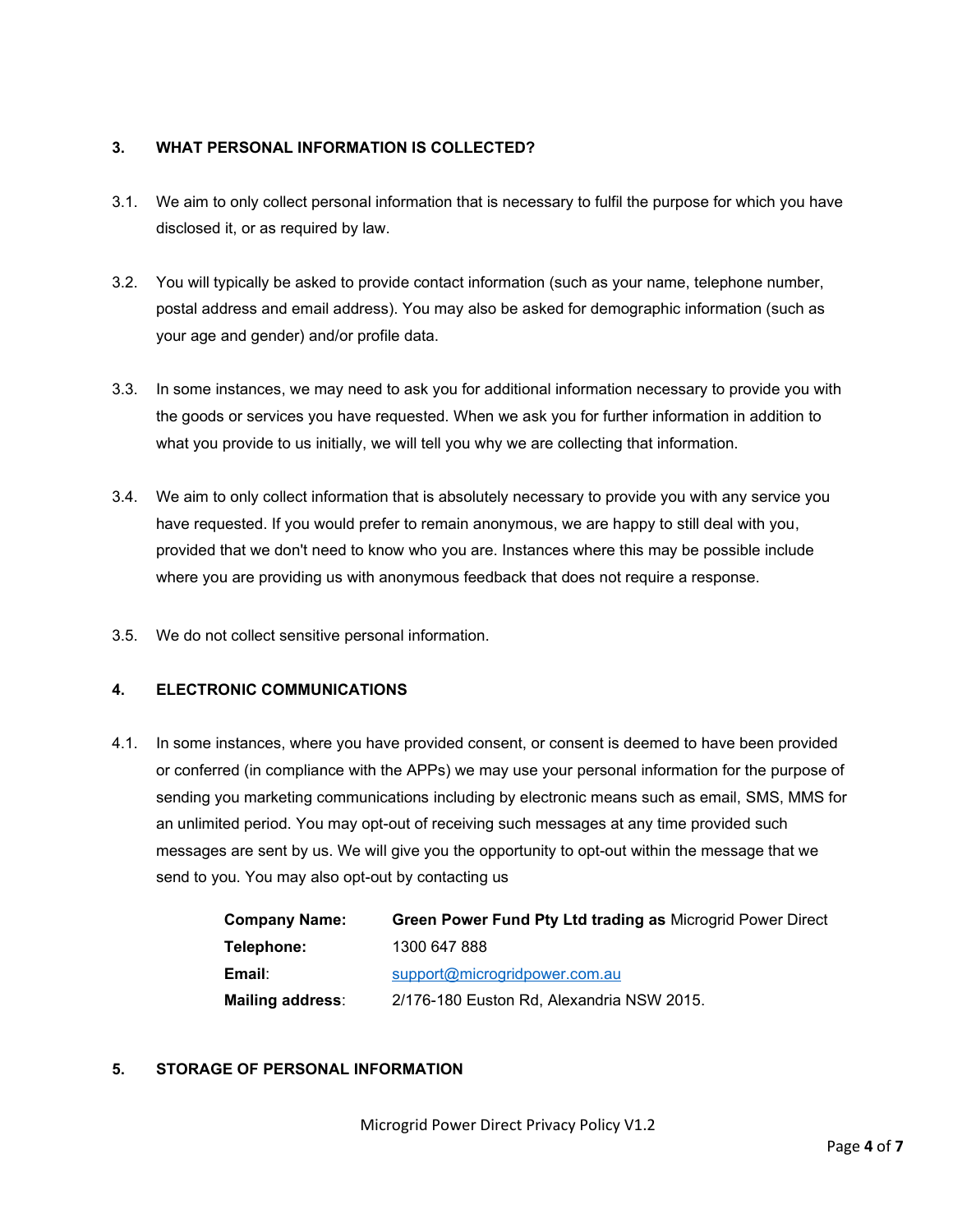- 5.1. Any information we collect about you will be kept securely by us unless an event beyond our control disrupts the measures we have in place. We use a range of measures to ensure the security of the data we keep and to prevent unauthorised access, destruction, use, modification or disclosure. We have procedures in place with regards to staff access to personal information and ensure that only those staff who need to know have access to your information.
- 5.2. We will only store personal information for so long as it is required either to fulfil the purpose for which it was collected or to fulfil our obligations at law. We will conduct regular reviews of the personal information we hold and destroy or de-identify information no longer required.

#### **6. DISCLOSURE OF PERSONAL INFORMATION**

- 6.1. Generally, personal information will not be disclosed to individuals or organisations outside of Microgrid Power Direct Pty Ltd without your prior consent. However, in the circumstances described below, personal information may be disclosed to:
	- 6.1.1. **Essential service providers**: There may be other companies that we rely on to provide goods or services to you. We may be required to provide your personal information to these companies to ensure that we can deliver goods or services to you.
	- 6.1.2. **Law enforcement or government bodies**: There are exceptions under the Privacy Act with regards to the provision of personal information to law enforcement or government bodies. When a legitimate request is sent to us by a law enforcement or government body we will comply with that request and may provide personal information about you without your consent.
	- 6.1.3. **Companies related to us or who take control of part or all of our business**: In providing personal information to us you will need to be aware of the possibility that, in future, another company may take control of part or all of our business. In that case, your personal information will be provided to that company.
- 6.2. If we disclose personal information to a third party under outsourcing or contracting arrangements (a service provider), we will take steps to ensure that they have:
	- 6.2.1. Signed a binding agreement;
	- 6.2.2. Handle the personal information in a manner consistent with the APPs (regardless of whether they are a small business, or would otherwise be exempt from the Privacy Act);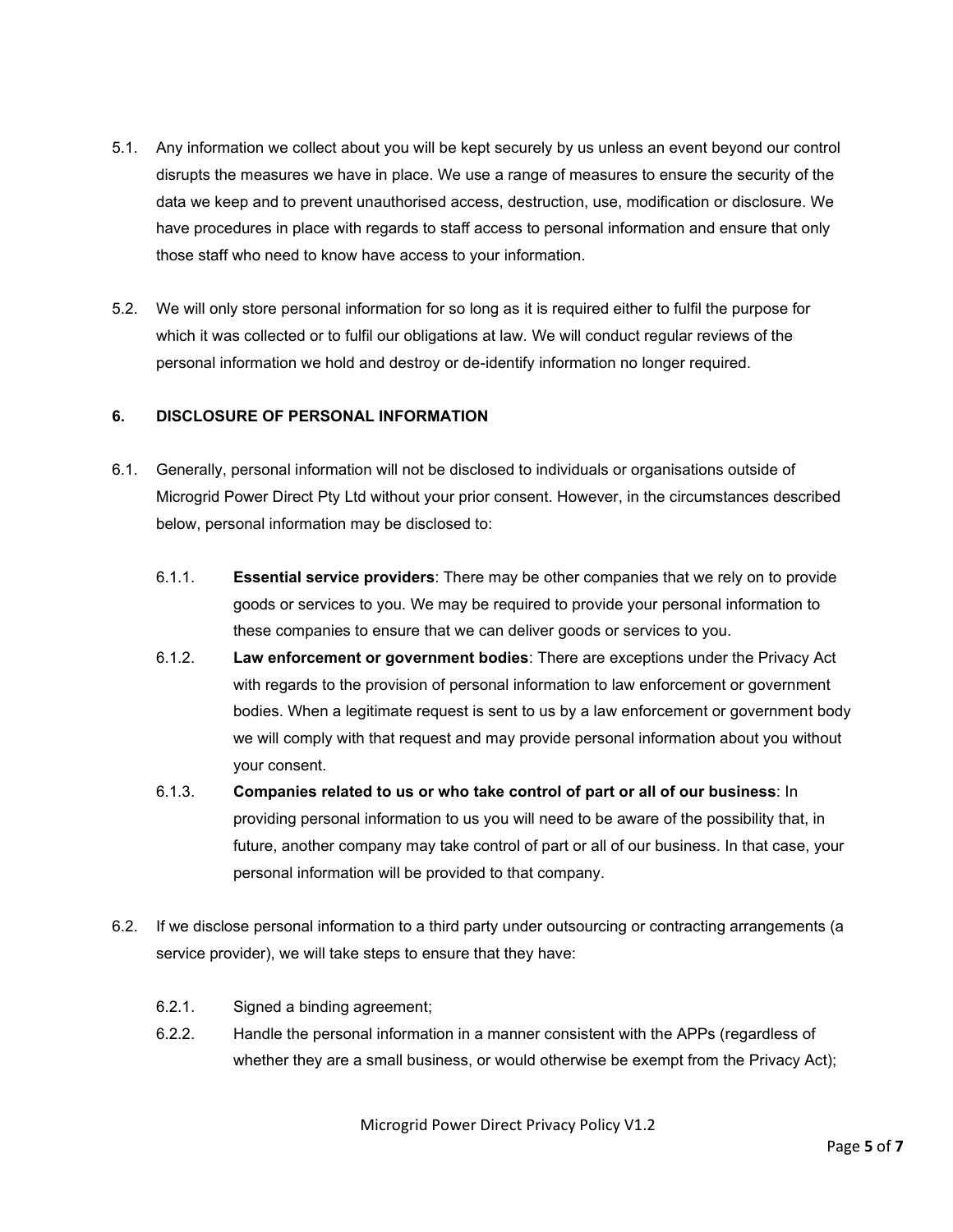- 6.2.3. Only use the personal information in order to provide specific services or to perform the specific functions required; and
- 6.2.4. Store the personal information securely, and only for as long as is necessary to provide the required services to perform the required functions.

# **7. ACCESS TO PERSONAL INFORMATION**

- 7.1. Under the Privacy Act, you have the right to seek access and to update or correct the personal information that we hold about you. If you wish to exercise your right under the Privacy Act to seek access to the personal information held for you, you should make the request in writing (to the address specified below).
- 7.2. Ordinarily we will not charge for providing access/copies of personal information we hold about you, and will generally respond to access requests of this type within 30 days. If we anticipate there being a fee (for the time we spend locating and compiling the information you have asked for) we will provide you with an estimate before proceeding. If a fee is payable it will be based on an hourly rate plus the cost of photocopying or other out of pocket expenses. For legal and administrative reasons, we may also store records containing personal information in archives. Access to these historical records may result in a charge being incurred (an estimate will be provided to you prior). Due to the nature of archive, requests for access to historical records may take longer to process than with current records.
- 7.3. You may correct the personal information we hold about you at any time, you should make the request in writing (to the address specified below). We do not charge a fee to correct personal information held.
- 7.4. On review of your request, if we agree that the personal information held is not accurate, complete and up to date, it will be corrected by the appropriate person. If we do not agree, you will be provided with the reason(s) for the views and the opportunity to make a statement of your view and have it included with the information held.

#### **8. COMPLAINTS**

8.1. You have a right to complain to us if you are concerned about your privacy, how we have dealt with your personal information or in relation to the Privacy Act.